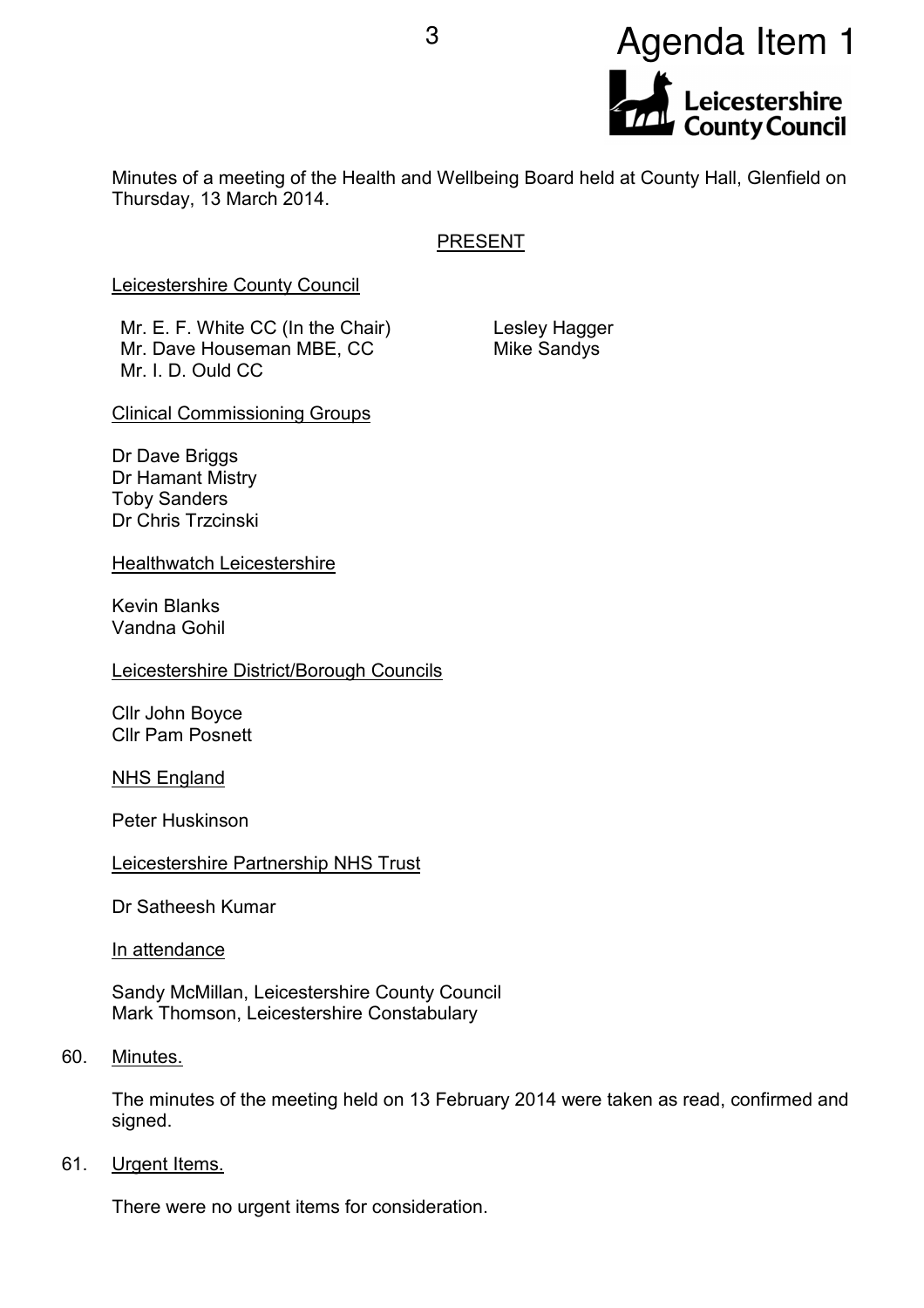## 62. Declarations of interest.

The Chairman invited members who wished to do so to declare any interest in respect of items on the agenda for the meeting.

No declarations were made.

## 63. Position Statement by the Chairman.

The Chairman presented a position statement on the following matters:-

- External Support for Challenged Health Economies;
- Better Care Fund:
- Care Bill;
- New Congenital Heart Disease Review;
- Urgent Care:
- National News and Bulletins.

A copy of the position statement is filed with these minutes.

It was noted that feedback from the regional assurance process of the Better Care Fund was expected the following week. Nationally, there had been some issues with the metrics and some areas for further development had been identified locally. However, in the context of the East Midlands, the plan was felt to be strong.

# 64. Change to the order of business.

The Chairman sought and obtained the consent of the Board to vary the order of business from that shown on the agenda.

# 65. NHS England Operational Plans and Emerging Strategy.

The Board considered a report from the NHS England Leicestershire and Lincolnshire Area Team which set out their draft operational plan. A copy of the report marked 'Agenda Item 8' is filed with these minutes.

The Board noted the comments of Healthwatch, a copy of which is filed with these minutes.

Arising from discussion the following points were raised:-

- (i) There was a national operating model for NHS England which involved implementing national strategies for specialised commissioning and primary care commissioning through the NHS England Area Teams. The financial pressures affecting specialised services in particular were highlighted.
- (ii) The Board was pleased to note that capacity issues for the Child and Adolescent Mental Health Service (CAMHS) had been highlighted in the Plan. It was noted that this had recently been raised at the Quality Surveillance Group Meeting and that Paul Burnett, Independent Chairman of the Safeguarding Boards for Leicestershire and Rutland, was leading a piece of work on safeguarding issues in this area.
- (iii) The responsibility for Health Visiting would transfer from NHS England to the Local Authority in October 2015. However, it was agreed that it was important to start discussion early to ensure a smooth handover.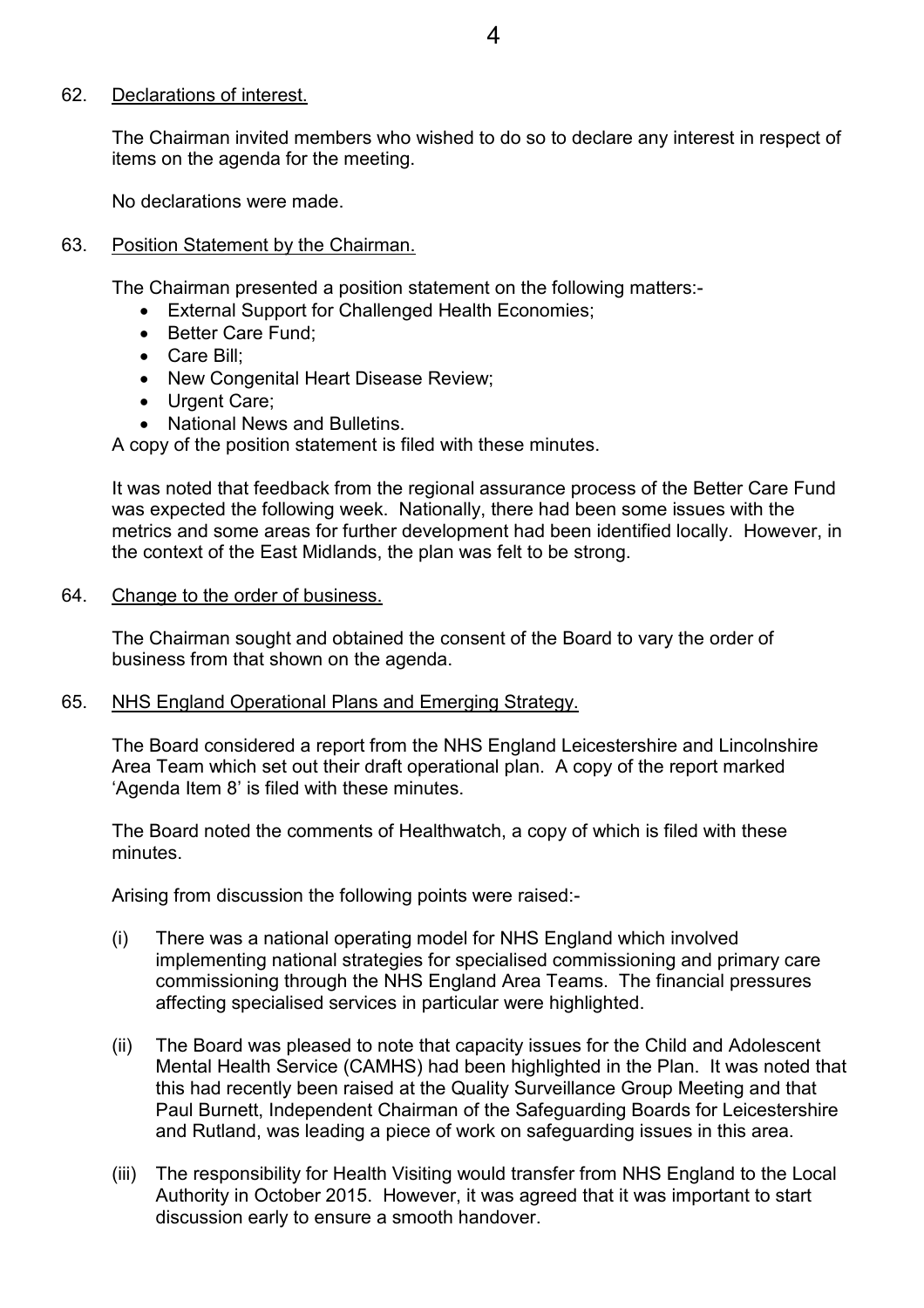- (iv) The level of funding for Primary Care was set nationally. The local challenge was to ensure that the funding was used in the most effective way within the parameters of the GP contract to meet local needs. There were opportunities for the scope of Primary Care to be enhanced by commissioning additional activities within GP practices to support integrated care outside of hospitals, and some examples of these have been proposed in the Better Care Fund Plan. It was noted that NHS England would be meeting with the Leicestershire CCGs to discuss in more depth how the national strategy for primary care would be translated into local implementation in Leicestershire, including the emerging plans to extend primary care services, such as in the context of seven day working and the case management of over 75s.
- (v) Concern was expressed that Section 106 monies, acquired by the Local Authority from developers to fund new infrastructure, were not being invested in new healthcare services and that the process was difficult and complex to navigate. NHS England was the body responsible for investing Section 106 monies in primary care services where applicable. but it was acknowledged that the process lacked clarity between partners, particularly since the new health and care system came into effect in April 2013
- (vi) The Board was pleased to note that Healthwatch was already working with the Local Area Team on complaints. There was strong patient and public involvement in the development of the service specifications for specialised services. For Primary Care, patient and public engagement was being promoted through the GP practice Patient Participation Groups.

# RESOLVED:

- (a) That the content of the draft plans be noted;
- (b) That the Director of Public Health be requested to submit a formal response to the draft plans by 31 March;
- (c) That the key issues for primary care strategy and the local implementation plan be the subject of a presentation at a future Board meeting;
- (d) That officers be requested to produce a briefing note on how Section 106 monies work in the new system and the respective roles and responsibilities of all agencies.

#### 66. Leicester, Leicestershire and Rutland Five Year Strategy.

The Board considered an oral report from the Interim Programme Director for the Leicester, Leicestershire and Rutland (LLR) Strategy which provided an update on the current position of the LLR Five Year Strategy and outlined the next steps.

The Strategy would focus on the provision of safe and appropriate health and social care services and creating a sustainable financial position for the sub region. It needed to be finalised by the end of June 2014 and it was anticipated that the first draft of the Plan on a Page, a high level summary of the Strategy, would be produced within the next two weeks. As Leicestershire, Leicester and Rutland had been identified nationally as a 'challenged' health economy, external consultants would be working on the strategy with the Interim Programme Director from April.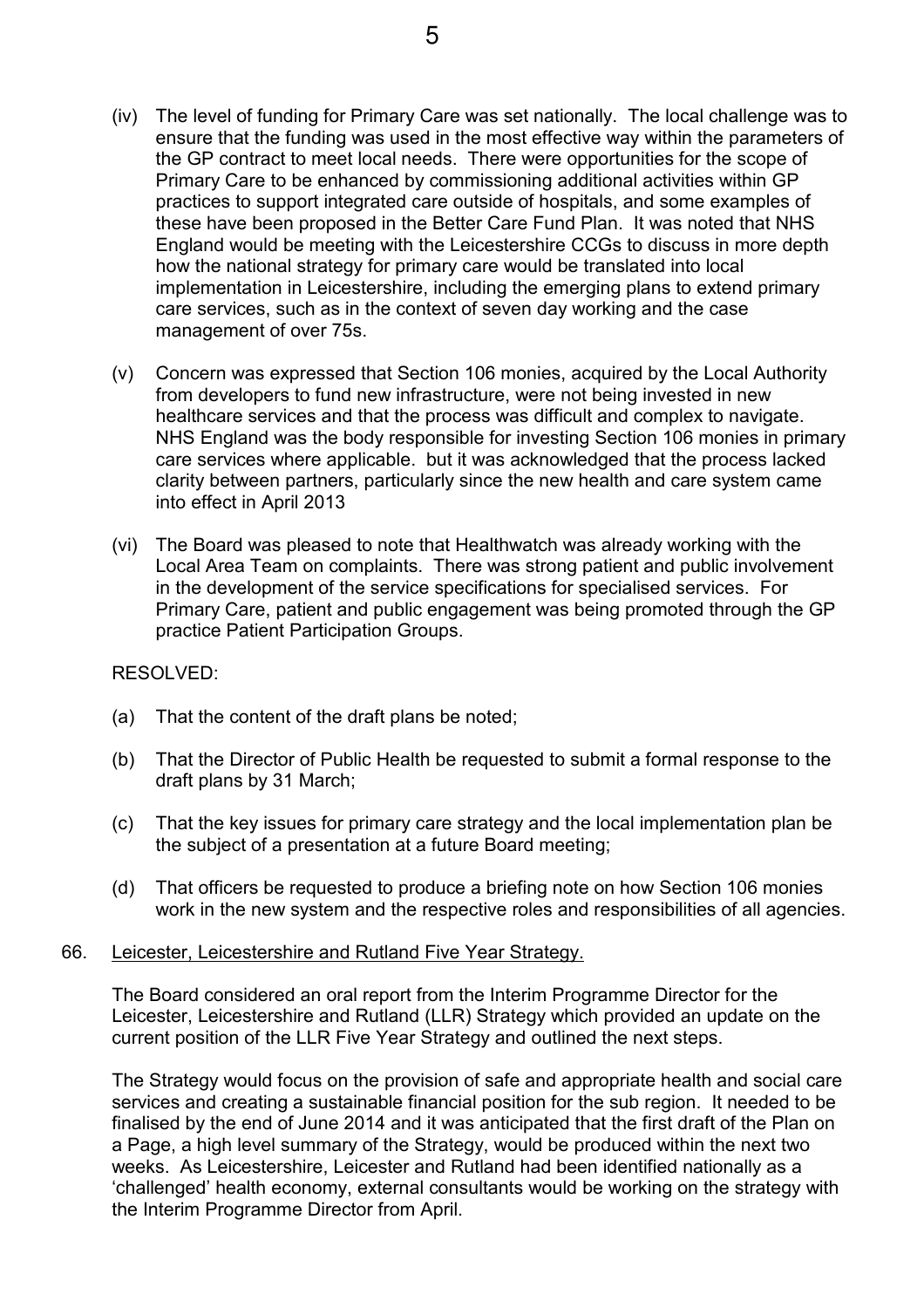The Interim Programme Director had met with a number of key stakeholders and had identified the following priorities:-

- Develop a communications and engagement plan;
- Set out clear deliverables with timescales and performance measures that the programme could be held accountable for;
- Develop a robust, streamlined governance process.

The five workstreams identified from the engagement event at the end of January had met during February and developed their priorities. Work was due to commence on delivering these during the week commencing 17<sup>th</sup> March. A further engagement event was planned for  $6<sup>th</sup>$  May.

It was noted that the Operational Plans for NHS England and the Clinical Commissioning Groups, along with the Better Care Fund plan would be key source documents for the Five Year Strategy. It would be important to ensure that the plans were aligned.

RESOLVED:

- (a) That the information now received be noted;
- (b) That further updates be submitted to the Health and Wellbeing Board as appropriate;

#### 67. East Leicestershire and Rutland CCG Draft Operational Plan 2014/15 - 2015/16.

The Committee considered a report from East Leicestershire and Rutland Clinical Commissioning Group (ELRCCG) which summarised the CCG's two year operational plan. A copy of the report marked 'Agenda Item 6' is filed with these minutes.

The Board noted the comments of Healthwatch, a copy of which is filed with these minutes.

The full plan was available on ELRCCG's website. It was noted that the CCGs had joint plans in place for areas where they were working together. In addition, the plan was aligned to the Better Care Fund.

Two open events had been held to enable patient and public involvement in the development of the plan. Events had also been held for the Patient Participation Group Chairs and the views of Healthwatch and the CCG's membership had been sought.

Arising from discussion the following points were raised:-

- (i) Quality of care would be measured through specific questions regarding people's health and wellbeing and how in control of their life they feel. These were contractual requirements. Patient experience was measured by various routes including the friends and family test.
- (ii) It would be important to ensure that communication of the CCG operational plans was aligned to communication of the Leicester, Leicestershire and Rutland five year strategy and the Better Care Fund Plan to give an overarching narrative of how health and social care services were being improved. There was a sub-regional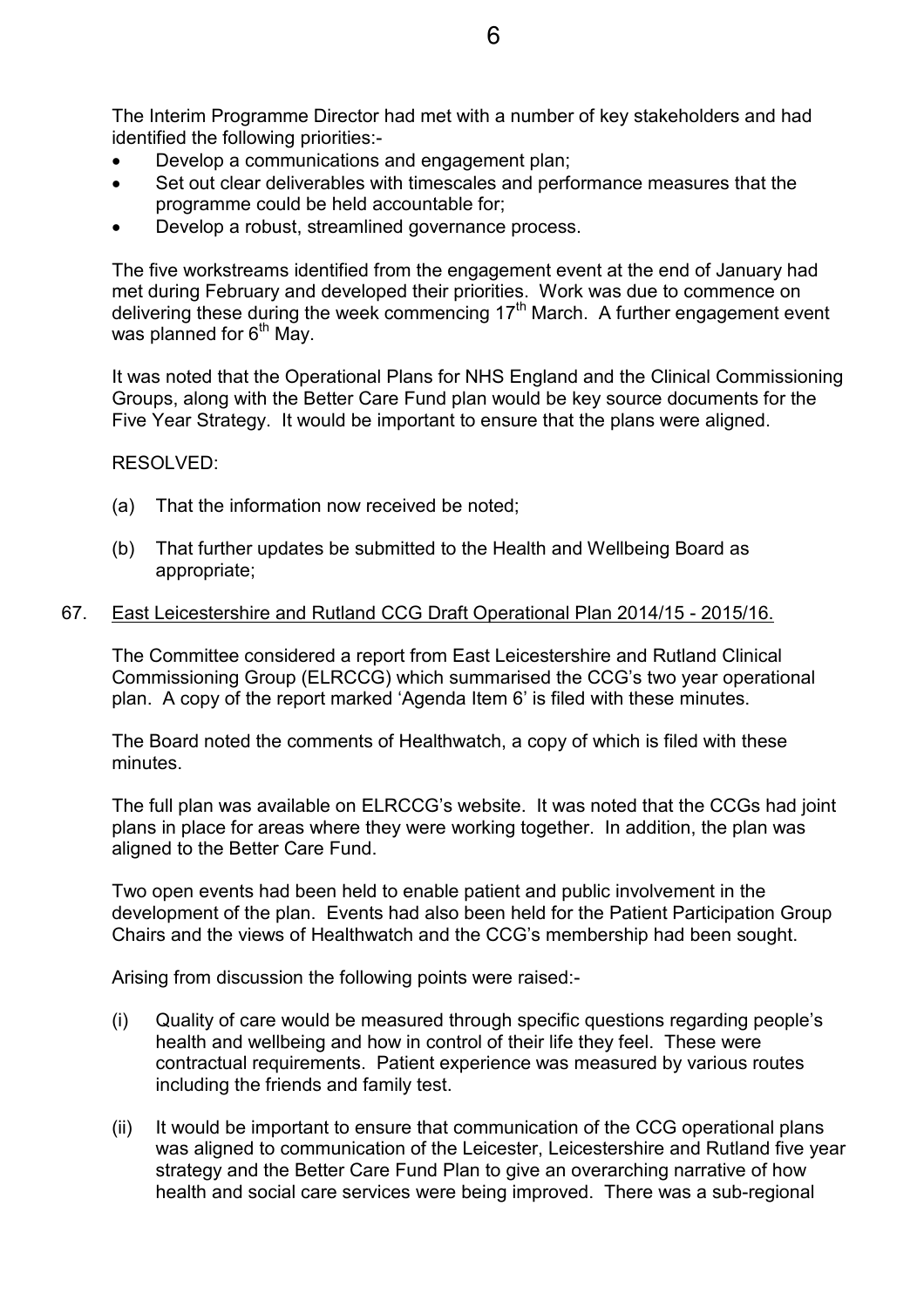communications group within the 5 Year strategy programme which would coordinate this.

- (iii) Work was needed to maximise the impact of the voluntary sector in terms of early intervention and prevention. This included understanding how the voluntary sector fitted into the system and the results of current investment.
- (iv) The inclusion of mental health as a priority in the plan was welcomed. It was noted that the outcomes for people with Learning Disabilities needed to be highlighted in both the primary care strategy and Better Care Fund plans locally.

#### RESOLVED:

That the contents of East Leicestershire and Rutland Clinical Commissioning Group's two year operational plan be noted.

#### 68. West Leicestershire CCG Draft Operational Plan 2014/15 - 2015/16

The Committee considered a report from West Leicestershire Clinical Commissioning Group (WLCCG) which presented the CCG's two year operational plan. A copy of the report marked 'Agenda Item 7' is filed with these minutes.

It was possible that an arbitration process could be needed to agree the contract with UHL. For this reason, the CCG had not yet signed off its financial plan.

The Health and Wellbeing Board was required to be informed of the quality premium relating to the reporting of medication-related incidents. There were relatively low levels of reporting across the country and the CCG was aiming to increase the level of reporting from district nursing, community services, mental health practitioners and mental health services for older people by a total of 15%.

Arising from discussion the following points were raised:-

- (i) The proposed People's Council would include young people. The CCG aimed to ensure that the Council reflected the population served by West Leicestershire CCG. It was noted that the County Council's Children and Young People's Service had a number of arrangements in place for engagement with young people, including young mystery shoppers, and could work with West Leicestershire CCG in this area.
- (ii) The CCG had identified voluntary sector funding as a threat in its SWOT analysis because a number of voluntary sector organisations were acknowledged to be struggling in the current financial climate. West Leicestershire CCG had tried to understand where partners had made changes to voluntary sector funding and put in place short term arrangements where it was felt that changes put patients at risk. It was suggested that the Integration Executive should consider developing a unified approach to voluntary sector funding.

# RESOLVED:

That the contents of West Leicestershire Clinical Commissioning Group's two year operational plan be noted.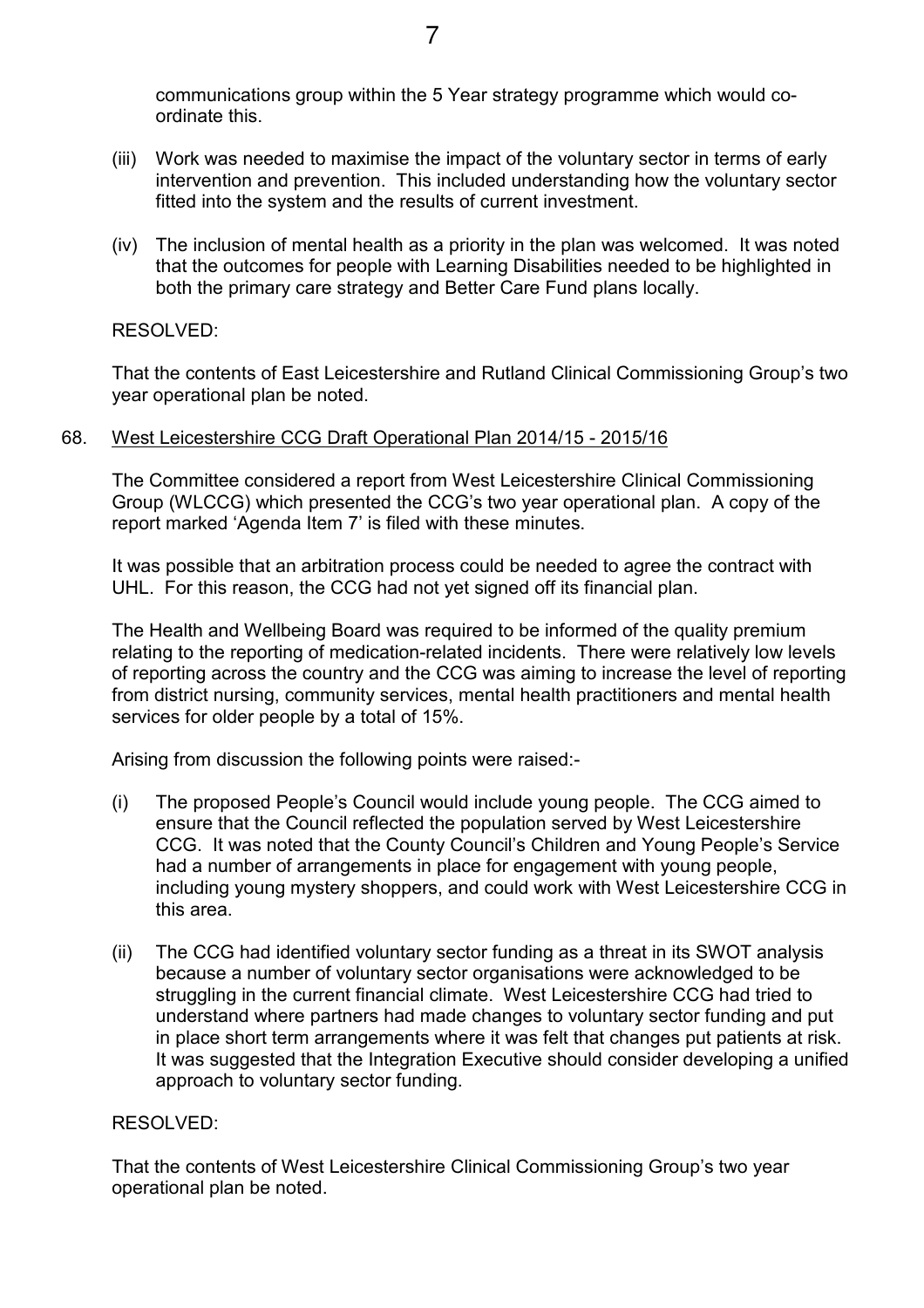# 69. Special Educational Needs and Disability Reform Update Report.

The Board considered a report of the Director of Children and Family Services at Leicestershire County Council which provided information about the Children and Families Bill, specifically an update of progress of work relating to Special Educational Needs (SEN) and Disability Reform and the accompanying draft Code of Practice and information to highlight the key actions required by September 2014 along with the associated risks and mitigating actions. A copy of the report marked 'Agenda Item 9' is filed with these minutes

- (a) That the report be noted and that further reports be submitted to the Health and Wellbeing Board as work in respect of the SEND reforms progresses;
- (b) That it be noted that the SEND work programme will form part of the Health and Social Care Integration workstream that will report to the Health and Wellbeing Board;
- (c) That appropriate representatives from partners (children and adults) across the Health and Wellbeing Board undertake joint working to enable strategies to be drawn up to deliver the required new duties set out in the Children and Families Bill and accompanying statutory instruments.

# 70. Joint Health and Wellbeing Strategy 2013-16 Event - 24 February 2014.

The Board considered a report of the Director of Public Health which provided a summary of an event hosted by the JHWS/JSNA Steering Board to review progress towards the Joint Health and Wellbeing Strategy (JHWS). A copy of the report marked 'Agenda Item 10' is filed with these minutes.

The Board noted the comments of Healthwatch, a copy of which is filed with these minutes.

It was felt that the refresh of the JHWS would need to be undertaken in the context of the CCG two year plans and the Leicester, Leicestershire and Rutland five year strategy. The refresh would therefore not take place until summer 2014.

# RESOLVED:

- (a) That the findings of the engagement event for the Joint Heatlh and Wellbeing Strategy be noted;
- (b) That the Joint Health and Wellbeing Strategy be refreshed to incorporate the development of the Better Care Fund workstreams;
- (c) That the refresh of the Joint Health and Wellbeing Strategy be undertaken in the context of the Leicester, Leicestershire and Rutland five year strategy and the Clinical Commissioning Group two year operational plans and that, as part of the refresh, consideration be given to the recommendation from the engagement event to include learning disabilities as an additional priority;
- (d) That the sub-boards of the Health and Wellbeing Board be requested to consider the feedback from the stakeholder event and key themes identified and develop them through the strategy refresh and action plans;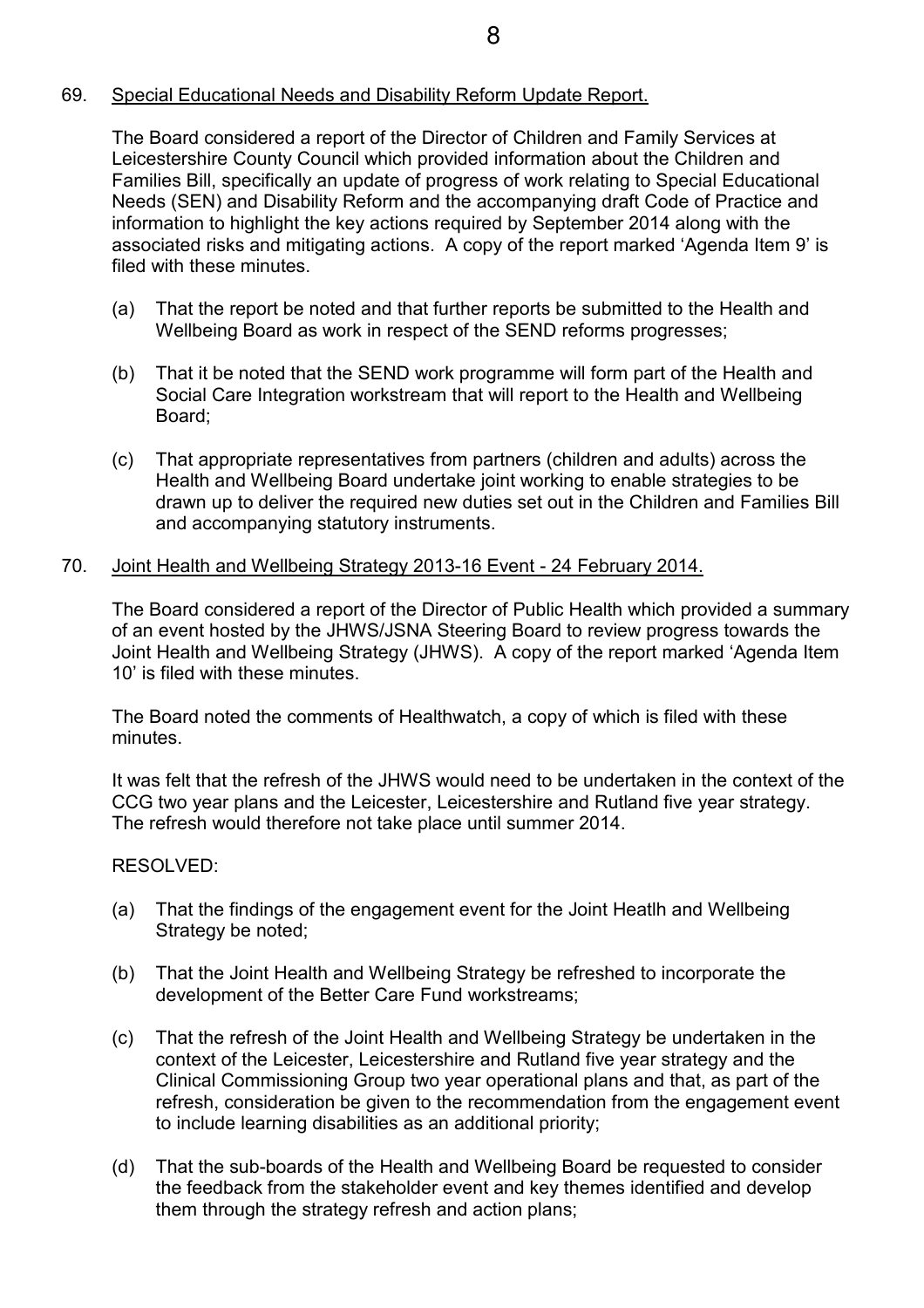- (e) That the Joint Health and Wellbeing Strategy action plans be strengthened with regard to the needs of carers and the needs of people with protected characteristics;
- (f) That future strategic engagement events consider the differing needs and expectations of attendees and that the format of events gives consideration to these;
- (g) That regular opportunities for sharing patient experiences are made available across the health and care system.

## 71. Performance Update

The Board considered a joint report of the Greater East Midlands Commissioning Support Unit Performance Team and the County Council Chief Executive which provided an overview of current performance against the Board priorities and key aspects of the national performance framework established in relation to Clinical Commissioning Groups (CCGs) and providers, along with associated commentary by exception. A copy of the report marked 'Agenda Item 11' is filed with these minutes.

The Board noted the comments of Healthwatch, a copy of which is filed with these minutes.

Arising from discussion the following points were raised:-

- (i) It was suggested that further consideration be given to how birth data could effectively be transferred across the partnership.
- (ii) It was noted that the East Midlands Ambulance Service had a First Response Team which consisted of trained volunteers with access to defibrillators. It was suggested that parish councils should become more involved in community based defibrillator arrangements, acknowledging that some parish councils had already taken up this opportunity. In rural areas access to a defibrillator and a suitably trained volunteer could increase survival rates in the event of a cardiac arrest. It was noted that all paramedics were qualified to transfer patients to hospitals, however EMAS also had paramedics who had been specifically trained to 'see and treat' on scene.
- (iii) It was suggested that Healthwatch work with the Clinical Commissioning Groups to communicate particular issues around patient choice to the public. Specifically, there were difficulties in communicating the options of rehabilitation in a community hospital or interim placement for patients who were medically fit for discharge from the University Hospitals of Leicester (UHL).
- (iv) Concern was expressed that data relating to some of the metrics in the dashboard was not available. Board members were encouraged to make all data available to the performance team in a timely fashion.
- (v) It was suggested that UHL be invited to a future meeting to enable a more detailed scrutiny of their performance. Particular concern was expressed regarding UHL's ability to control costs. The Board was advised that an interim Director of Financial Strategy was in place at UHL and that some of the reasons for the financial deficit were out of UHL's control, such as the need to invest in services to improve their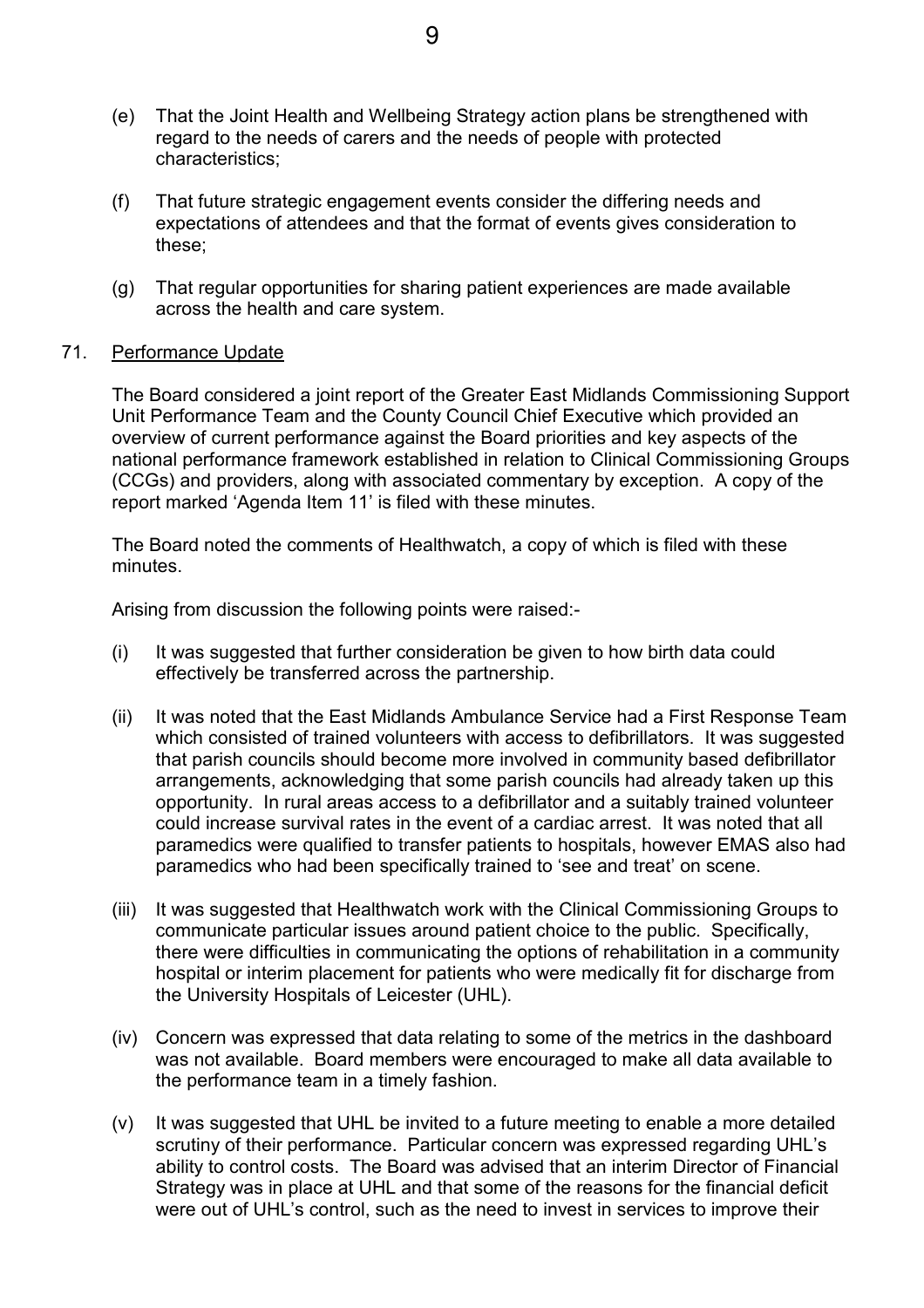quality in the light of the Francis report and misaligned assumptions between UHL and its commissioners.

RESOLVED:

- (a) That the progress made to date in developing the performance framework alongside reporting arrangements to support the Board's role be noted;
- (b) That the performance summary, issues identified this quarter and actions planned in response to improve performance be noted;
- (c) That University Hospitals of Leicester be requested to attend a future meeting to give an update on performance relating to Emergency Care.

#### 72. Proposals to Develop an Integration Executive.

The Board considered a report of the Director of Health and Care Integration which proposed the establishment of an Integration Executive to oversee the day to day delivery of the programme of work to integrate health and care services in Leicestershire by 2018 in line with national policy and local priorities. A copy of the report marked 'Agenda Item 12' is filed with these minutes.

The Board noted the comments of Healthwatch, a copy of which is filed with these minutes.

#### RESOLVED:

- (a) That the establishment of the Integration Executive, with monthly meetings commencing from March 2014, be approved;
- (b) That the day to day oversight of the integration programme be undertaken by the Integration Executive;
- (c) That the terms of reference for the Integration Executive be approved subject to the views of the Integration Executive at its first meeting;
- (d) That the Integration Executive be requested to appoint a clinician as Chairman, and that the nomination of Dr Mayur Lakhani be noted;
- (e) That the membership of the Integration Executive include both clinical and managerial representatives from the University Hospitals of Leicester and Leicestershire Partnership Trust;
- (f) That a progress report from the Integration Executive be submitted to the next ordinary meeting of the Health and Wellbeing Board, outlining how assurance on the delivery of the integration programme and its associated resources will report into the governance arrangements of respective partner organisations;
- (g) That the working arrangements and effectiveness of the Integration Executive be reviewed after 6 months and annually thereafter.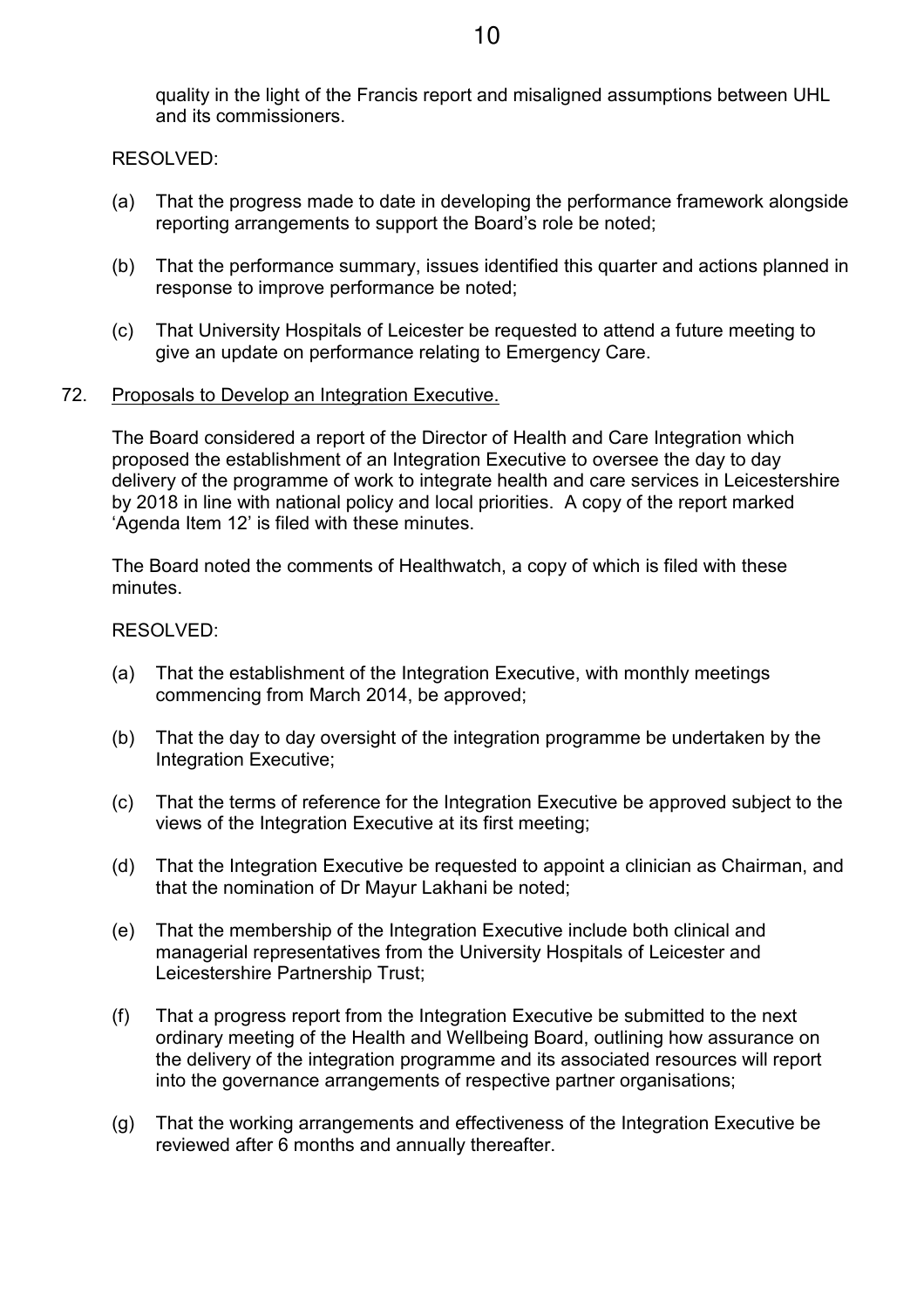## 73. Leicester, Leicestershire and Rutland Mental Health and Wellbeing Strategic Group.

The Board considered a report of the Director of Public Health which outlined the proposals to develop a mental health strategic group for Leicester, Leicestershire and Rutland as a subgroup of the Better Care Together Programme. A copy of the report marked 'Agenda Item 13' is filed with these minutes.

The Mental Health Strategic Group met for the first time on 12<sup>th</sup> March. The terms of reference and membership had not yet been agreed, although a representative of housing services had been present at the meeting. The role of the Group would be to support the development of the Leicester, Leicestershire and Rutland Five Year Strategy. It would then become a delivery group for the Strategy.

# RESOLVED:

That the establishment of the Mental Health and Wellbeing Strategic Group for Leicester, Leicestershire and Rutland be noted.

#### 74. Forward Development Programme for the Health and Wellbeing Board 2014/15.

The Board considered a report of the Director of Health and Care Integration which proposed the forward development programme of the Health and Wellbeing Board for 2014/15. A copy of the report marked 'Agenda Item 14' is filed with these minutes.

The Board noted the comments of Healthwatch, a copy of which is filed with these minutes.

# RESOLVED:

- (a) That the Health and Wellbeing Board does not participate in peer challenge but uses the findings from this programme on an ongoing basis to inform the selfassessment local development programme;
- (b) That the Health and Wellbeing Board maintains engagement with the LGA national offer, pending further feedback on the future direction of the offer and remains open to accessing it as needed;
- (c) That the questions and prompts from the Change Gear report be used to enhance the self-assessment already completed by the Board;
- (d) That a development programme be set for 2014/15 which focuses on a small number of priorities as follows:
	- (i) The transformation of the local health and care system, including through integration;
	- (ii) The impact and added value the Board is making on the delivery of the objectives and outcomes within:
		- The Leicestershire Health and Wellbeing Strategy;
		- The Leicestershire Better Care Fund Plan;
		- The Leicester, Leicestershire and Rutland wide 5 year strategy;
	- (iii) The leadership development the Board needs to undertake to address these challenges effectively;